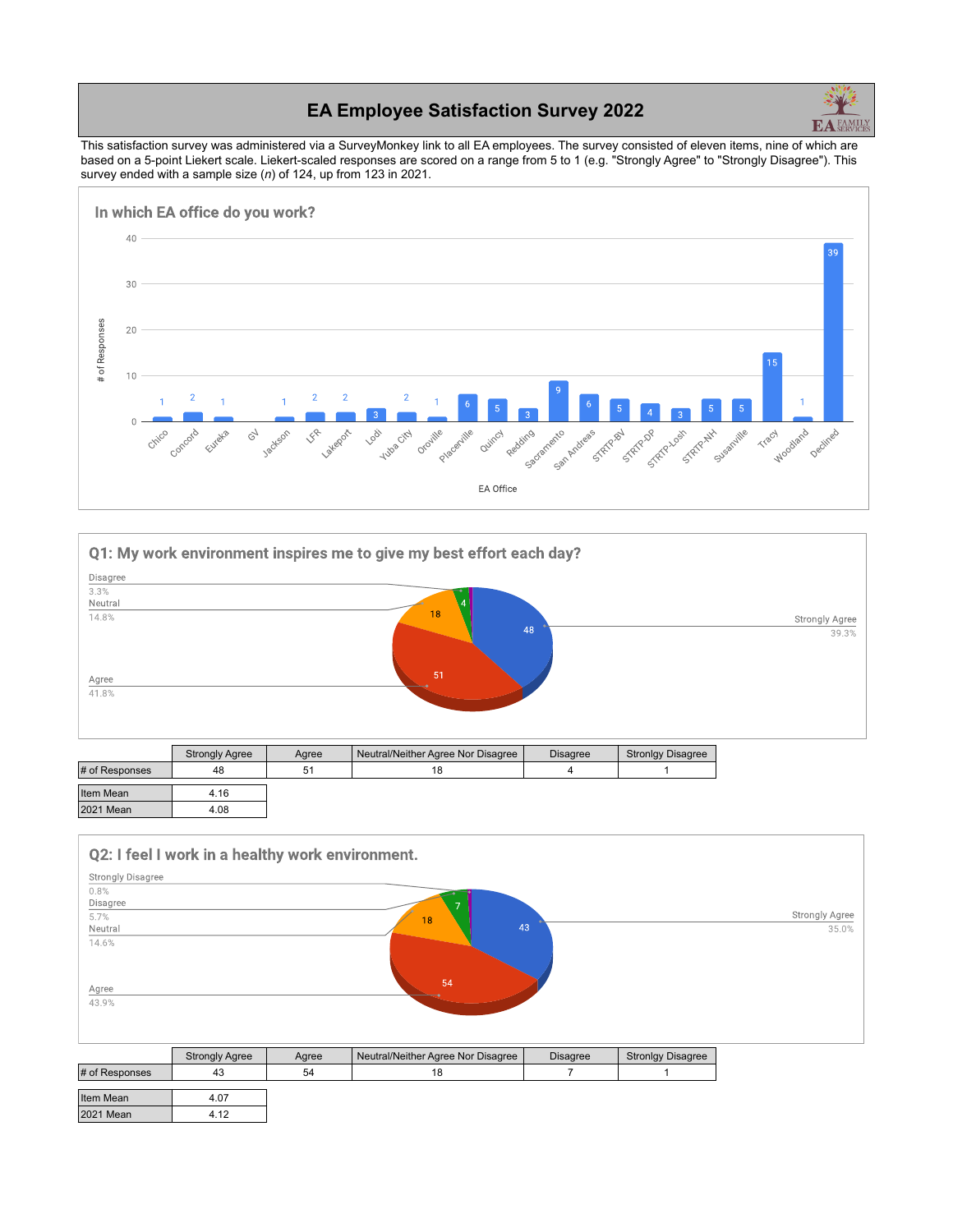

| Item Mean   |  |
|-------------|--|
| $2021$ Moon |  |

 $3.73$ 



| Item Mean        | <u>3.49</u> |
|------------------|-------------|
| <b>2021 Mean</b> |             |



|                  | Yes, Definitely |  | Yes, Somewhat | <b>No</b> |
|------------------|-----------------|--|---------------|-----------|
| # of Responses   | 79              |  | 40            |           |
| Item Mean        | 2.61            |  |               |           |
| <b>2021 Mean</b> | 2.66            |  |               |           |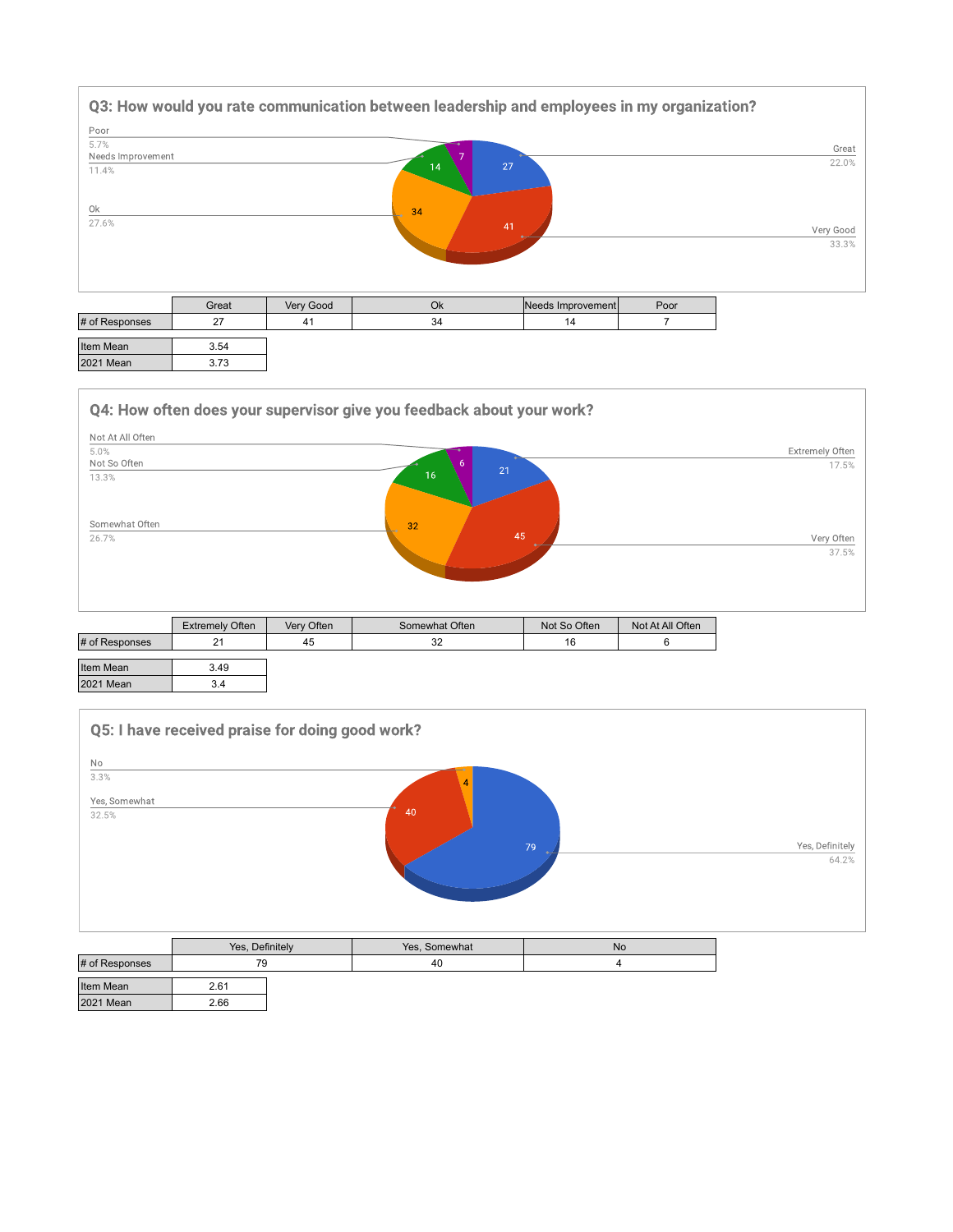

|                  | <b>Strongly Agree</b> | Aaree | Neutral/Neither Agree Nor Disagree | <b>Disagree</b> | <b>Stronlgy Disagree</b> |
|------------------|-----------------------|-------|------------------------------------|-----------------|--------------------------|
| # of Responses   | 93                    | 27    |                                    |                 |                          |
| Item Mean        | 4.69                  |       |                                    |                 |                          |
| <b>2021 Mean</b> | 4.7                   |       |                                    |                 |                          |



| 2.63<br><b>2021 Mean</b> |
|--------------------------|

|          |                       |       | Q8: I feel my cultural concerns and preferences (race, spirituality, identity, etc.) are respected by EA. |                 |                          |                       |
|----------|-----------------------|-------|-----------------------------------------------------------------------------------------------------------|-----------------|--------------------------|-----------------------|
| Disagree |                       |       |                                                                                                           |                 |                          |                       |
| 0.8%     |                       |       |                                                                                                           |                 |                          |                       |
| Neutral  |                       |       | 21                                                                                                        |                 |                          |                       |
| 17.1%    |                       |       |                                                                                                           |                 |                          |                       |
|          |                       |       |                                                                                                           | 58              |                          | <b>Strongly Agree</b> |
|          |                       |       |                                                                                                           |                 |                          | 47.2%                 |
| Agree    |                       |       | 43                                                                                                        |                 |                          |                       |
| 35.0%    |                       |       |                                                                                                           |                 |                          |                       |
|          |                       |       |                                                                                                           |                 |                          |                       |
|          |                       |       |                                                                                                           |                 |                          |                       |
|          |                       |       |                                                                                                           |                 |                          |                       |
|          |                       |       |                                                                                                           |                 |                          |                       |
|          | <b>Strongly Agree</b> | Agree | Neutral/Neither Agree Nor Disagree                                                                        | <b>Disagree</b> | <b>Stronlgy Disagree</b> |                       |

|                  | <b>Strongly Agree</b> | Aaree | Neutral/Neither Agree Nor Disagree | <b>Disagree</b> | <b>Stronlgy Disagree</b> |
|------------------|-----------------------|-------|------------------------------------|-----------------|--------------------------|
| # of Responses   | 58                    | 43    |                                    |                 |                          |
| Item Mean        | 4.28                  |       |                                    |                 |                          |
| <b>2021 Mean</b> | 4.38                  |       |                                    |                 |                          |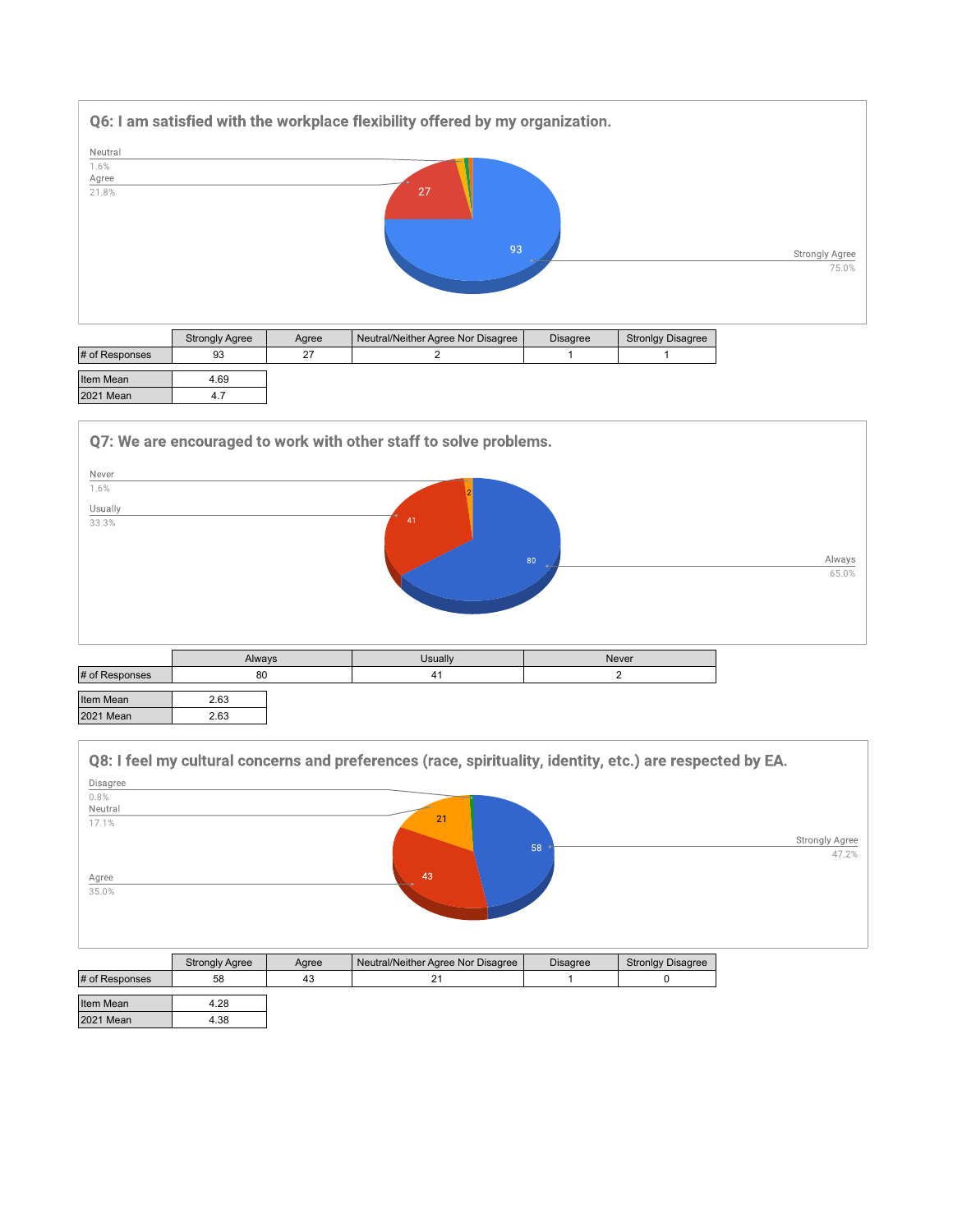

|                | <b>Strongly Agree</b> | Agree | Neutral/Neither Agree Nor Disagree | <b>Disagree</b> | <b>Stronlgy Disagree</b> |
|----------------|-----------------------|-------|------------------------------------|-----------------|--------------------------|
| # of Responses | 30                    | 54    | 29                                 |                 |                          |
| Item Mean      | 3.84                  |       |                                    |                 |                          |
| 2021 Mean      |                       |       |                                    |                 |                          |